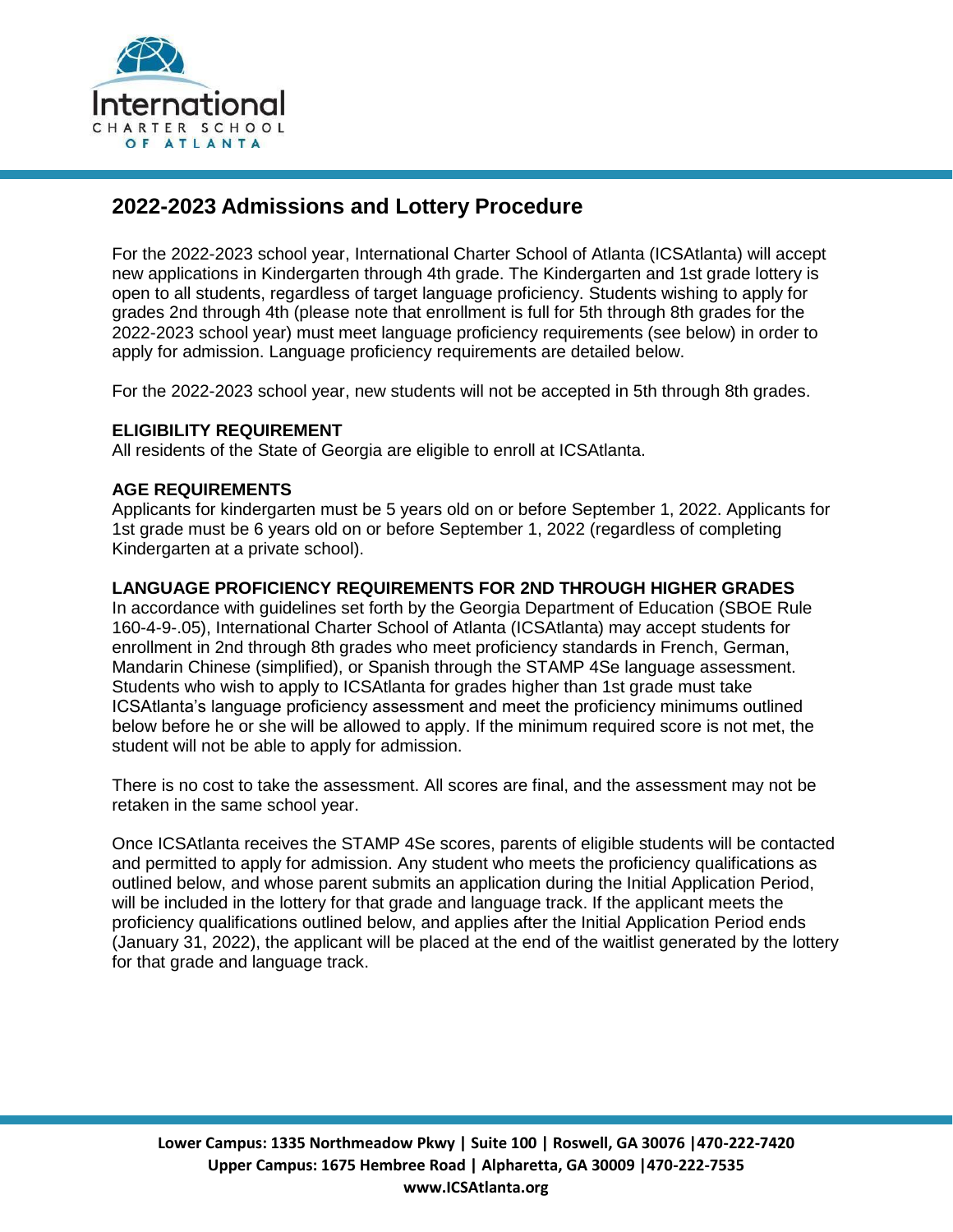| <b>Entering</b><br>Grade | <b>STAMP Score Required (Listening, Speaking, Reading, Writing)</b>                                                                                                          |
|--------------------------|------------------------------------------------------------------------------------------------------------------------------------------------------------------------------|
| 2nd Grade                | 3 or above in listening, and 2 or above in one other category for French, German, and<br>Spanish 2 or above in at least two of the four categories for Mandarin (simplified) |
| 3rd Grade                | 3 or above in listening, and 3 or above in one other category for French, German, and<br>Spanish 2 or above in three out of four categories for Mandarin (simplified)        |
| 4th Grade                | 4 or above in listening, and 3 or above in two other categories for French, German,<br>and Spanish 3 or above in three out of four categories for Mandarin (simplified)      |
| 5th Grade                | 5 or above in listening, and 4 or above in two other categories for French, German,<br>and Spanish 4 or above in three out of four categories for Mandarin (simplified)      |

# **LANGUAGE PROFICIENCY REQUIREMENT CHART**

## **For 2022-2023, new students will not be accepted in 5th through 8th grades.**

## **APPLICATION AND ADMISSIONS PROCESS**

#### **General Information**

The Initial Application Period will open on Monday, January 3, 2022 and close on Monday, January 31, 2022. Unless the number of timely applicants exceeds the capacity in the student's grade, all eligible students with complete and valid applications received between January 3, 2022 and January 31, 2022 will be permitted to enroll at ICSAtlanta for the 2021-2022 academic year. If the number of applicants exceeds the available spaces for a grade, a lottery will be conducted to determine students admitted.

To be considered for the lottery, a student's application must be received prior to the Initial Application Period deadline (11:59 PM on January 31, 2022). All applications received after January 31, 2022 will be added to the end of the appropriate grade waitlist in the order they are received. Applicants will be notified of their admissions status when and if it changes.

#### **Application System**

ICSAtlanta utilizes Lotterease, a school application software, to accept and manage new student applications and the lottery for the 2022-2023 school year. Lotterease securely maintains data and ensures the integrity of the lottery and any waitlists.

When applying at ICSAtlanta, parents will create an account with Lotterease. Parents will have the ability to check the status of their application, determine waitlist position, and view application history at any time by logging in to their Lotterease account.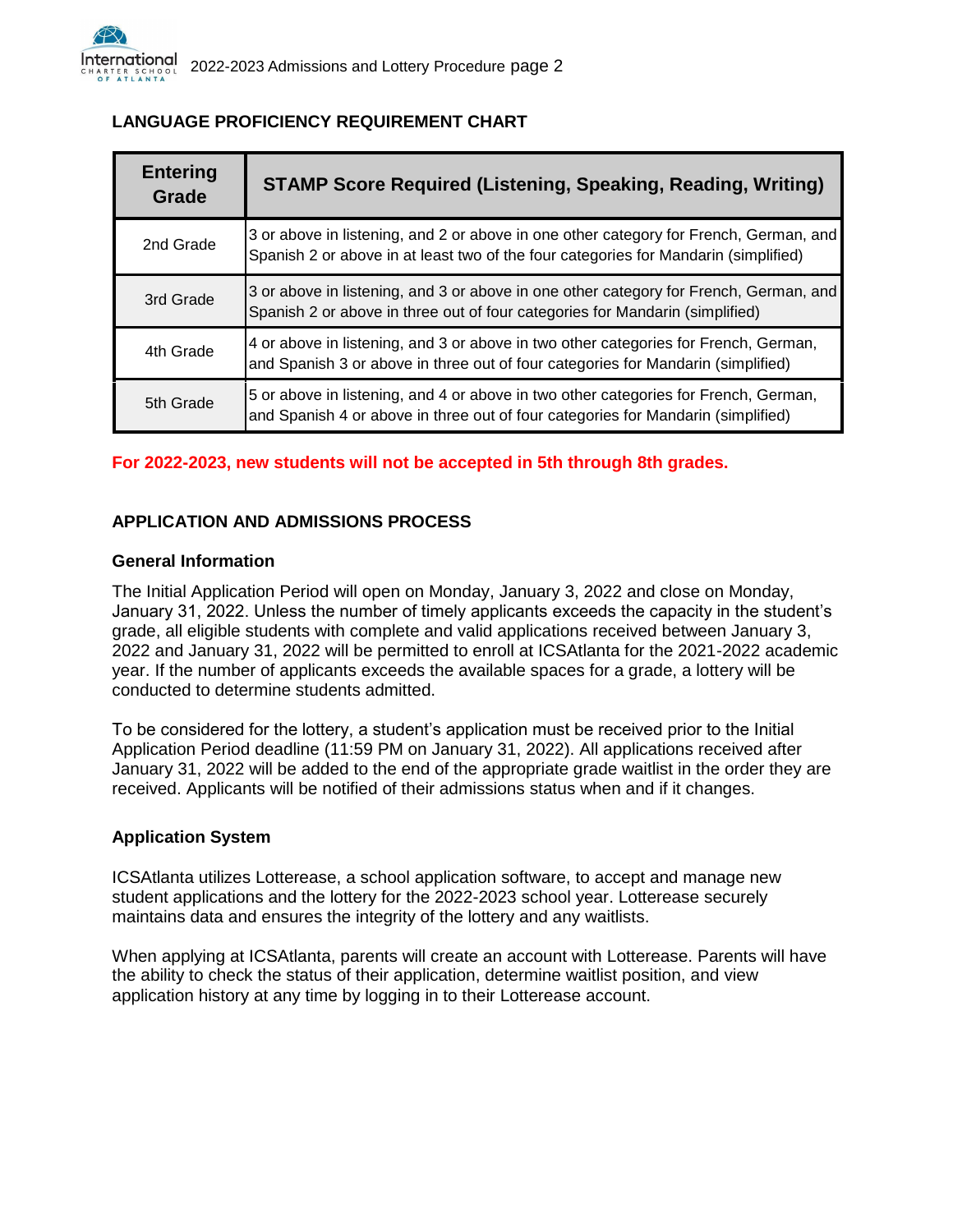

#### **Accuracy of Application**

Parents are responsible for ensuring that the information provided to ICSAtlanta through Lotterease is accurate. If inaccurate information is provided regarding grade, date of birth, sibling status, or preferences, it is the parent's responsibility to correct the application in their Lotterease account PRIOR to the close of the Initial Application Period (January 31, 2022). If the error is discovered after the close of the Initial Application Period but before the lottery drawing, it is the responsibility of the parent to contact Admissions to make sure the correction is made prior to the lottery. If the error is discovered at any point after the lottery drawing, regardless of the applicant's admission status or position on the waitlist, the applicant will be moved to the end of the waitlist. If the student has already enrolled at ICSAtlanta and the error is discovered or sibling status changes, the applicant may be withdrawn and returned to the end of the waitlist.

#### **Application Expiration**

Applications are only valid for one academic year. A new application must be submitted for each academic year for new students. The waitlist is purged annually after the enrollment period has ended and does not carry over from year to year.

# **LOTTERY**

The lottery for any grades with more applicants than available spaces will take place on February 1, 2022 at 7:00 PM. The lottery event is open to the public, and all qualifying applicants will be notified of the date, time, and place of the lottery via email and web posting. ICSAtlanta utilizes Lotterease to conduct an automated lottery. If conditions are considered to be unsafe (e.g. COVID-19 numbers), the lottery will take place via Zoom (or other similar video meeting platform).

It is not necessary for an applicant's parent/guardian to be present at the lottery for an applicant to participate in the lottery or to be admitted to ICSAtlanta. Parents/guardians of students in the lottery will be notified via email and by text of their admission or waitlist status. Parents can also check their applicant's status by logging into their Lotterease account for real-time status.

During the lottery event, the Admissions and Lottery Procedures will be explained to the audience, including the following:

- ∙ Preferences and the number of applicants with each preference;
- ∙ Waitlist process;
- ∙ Notification process; and
- ∙ Confirmation of attendance and enrollment process.

Questions will be answered prior to the beginning of the lottery drawing.

#### **Lottery Preferences**

In accordance with O.C.G.A. § 20-2-2066(a)(1)(A) and SCSC Rule 691-2-.05, ICSAtlanta will give an enrollment preference to the following categories of applicants and in the following order of priority, while the lottery is running:

- 1. **Child of ICSAtlanta Board or Staff Member**: A student whose parent or guardian is a member of the ICSAtlanta Governing Board or is a full-time, ICSAtlanta staff member.
- 2. **Enrolled Sibling:** A sibling of a student enrolled in ICSAtlanta. If applicable, all qualified applicants for grades that do not require a lottery (number of applicants does not exceed the number of available spaces) will be placed on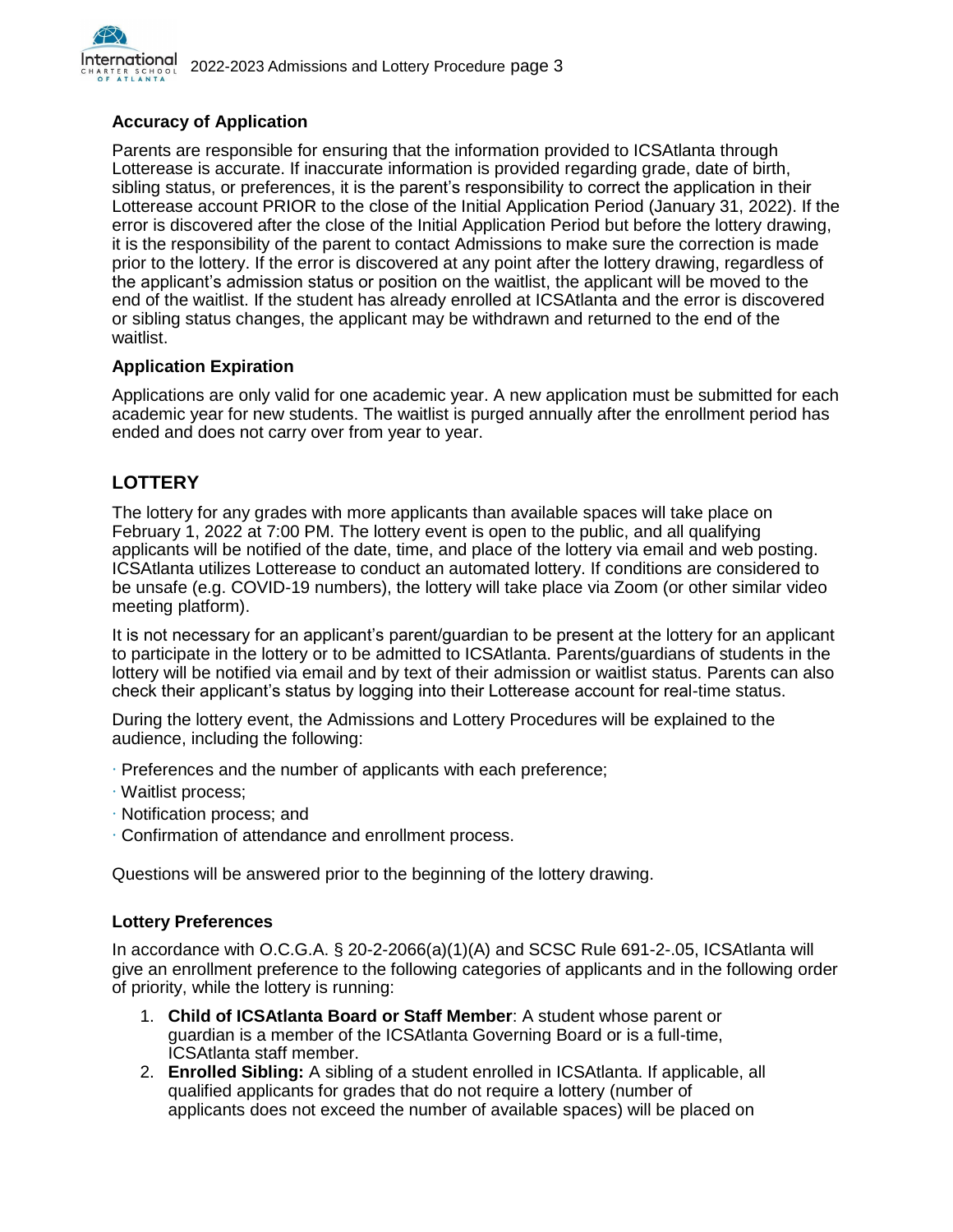

the school roster. Any siblings\* of these students enrolled without a lottery will be placed into the available spaces in their respective grades.

3. **Applicant Sibling:** Applicant who has a sibling that is also applying to a pending or active lottery at the school.

The preferences will also exist within each preference category. So, a student who qualifies under more than one preference category will have a higher priority than someone falling into only one preference category.

A student may qualify as a sibling if the student meets one of the following definitions:

- 1. Sibling residing within the same household (half-sibling is included);
- 2. Step-sibling residing in the same household; or
- 3. Foster child residing within the same household.

Other sibling notes:

- Step-siblings living in different households are not considered for a sibling preference.
- If sibling status cannot be verified at enrollment, anyone enrolled through Sibling Preference will lose their spot in their grade and move to the bottom of any waitlist for their grade.
- Sibling Preference is only applicable for students who are eligible to enroll based on age.
- An alumnus of the school *does not* qualify as a sibling for entrance preference.

#### **Spaces Available for Each Class**

Class size is at the discretion of the Executive Director as long as the size is within legal limits. The number of spaces available during the lottery will be based on the approved class size and available spaces.

#### **Notification of Admission**

When a student is admitted to ICSAtlanta, parents will receive an "Applicant Selected" email. Parents must follow the instructions in the email to Confirm Attendance within a two (2) full calendar day period if the student is admitted prior to July 20. If the student is admitted after July 20, parents must follow the instructions in the email to Confirm Attendance within 24 hours.

If Attendance Confirmation is not completed within the two (2) day period (or 24 hours after July 20), the applicant will automatically move to the end of the waitlist, and the spot will be given to the next applicant on the waitlist.

Upon Confirming Attendance, the parent will receive enrollment instructions and an enrollment link to Infinite Campus. There will be separate time frames in which the enrollment form must be submitted (this includes a completed enrollment form and successful upload of enrollment documents) as indicated in enrollment email.

ICSAtlanta and Lotterease are not responsible for missed deadlines resulting from notification emails going into Spam or Junk folders, or undeliverable emails. It is the responsibility of the parent or guardian to enter a correct and valid email address when creating a Lotterease account, designate the sender (Lotterease or ICSAtlanta Admissions) appropriately, and/or monitor their Lotterease account and stay informed of their child's position on the waitlist.

Applications received after the Initial Application Period (ending January 31, 2022) will be placed at the end of the waitlist that is generated by the lottery, in the order in which they were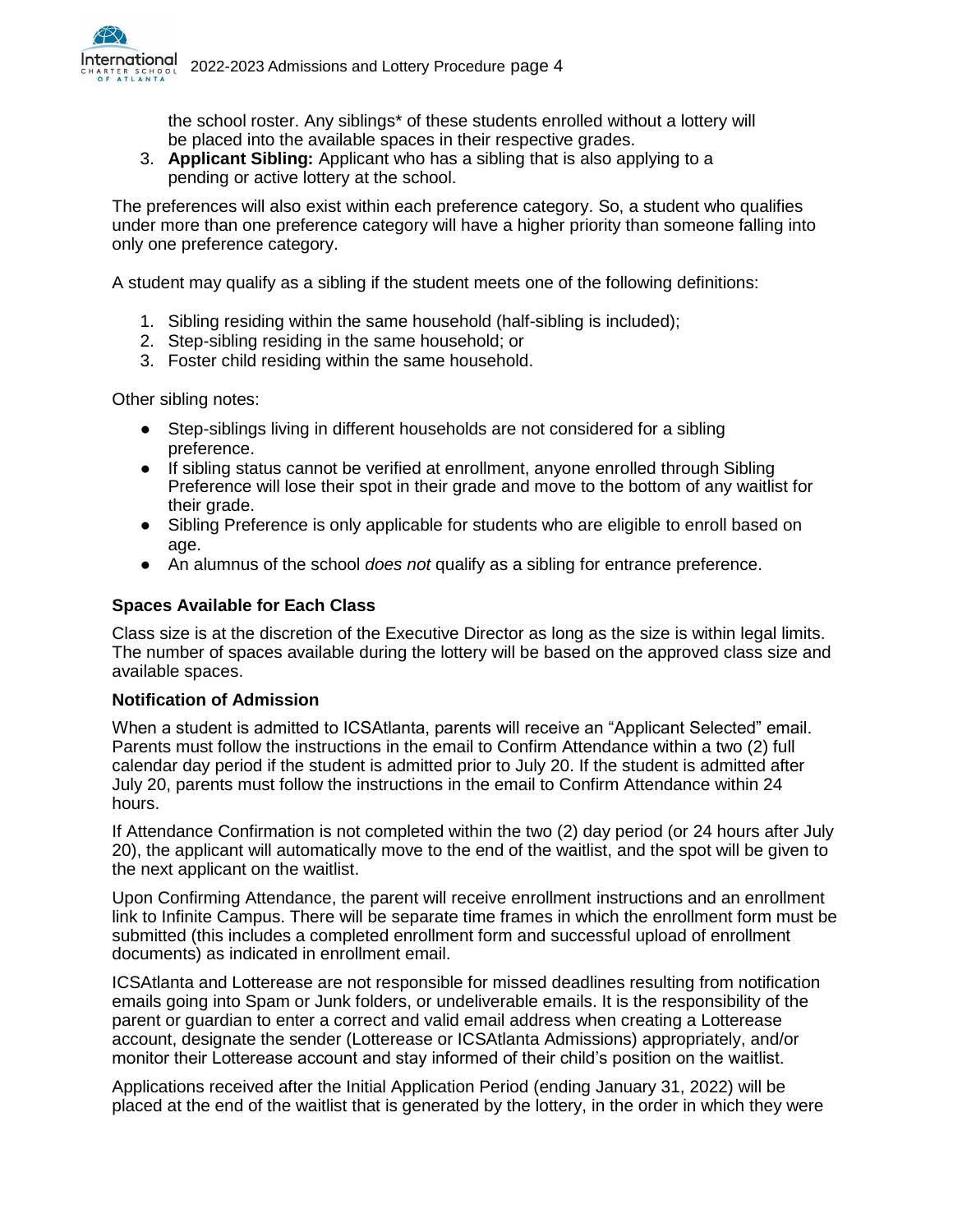

received. (If a grade is not at capacity at the end of the lottery, additional students may be admitted as qualified applications are received, in the order they are received.)

If additional spaces become available after the lottery, they will be filled by the applicants from the waitlist, in order based on the system-generated ranking, or date and time the application was received (if the application is received after the lottery).

# **ENROLLMENT PROCESS**

Upon admission and Attendance Confirmation, applicants will be required to submit the online enrollment form, along with required enrollment documents within the timeframe stated on the enrollment email, or the student will give up his or her space and move to the end of the waitlist for his/her grade. Required enrollment documents must be submitted through ICSAtlanta's online enrollment portal (Infinite Campus) following the directions in the enrollment email. Documents should not be brought or mailed to the school unless directed by the Admissions Specialist or other members of ICSAtlanta administration. All information provided in the enrollment process must be accurate, and documents must be correct, current, and unaltered. If parents knowingly provide false information or omit information, their student will be unenrolled.

**Required Enrollment Documents** (certain documents will not be required until after initial enrollment – see Enrollment email for details)

- 1. Online enrollment form (submitted by the enrollment deadline)
- 2. Birth certificate (we are not able to accept passports in place of a birth certificate)
- 3. Parent/guardian government issued photo identification
	- a. Parent identification must be consistent with the parent on the birth certificate.
	- b. Proof of custody or guardianship will be required if the enrolling parent is not listed on the birth certificate.
- 4. Social Security card of the student (A parent or guardian who objects to the incorporation of the social security number into the school records of a child may have the requirement waived by signing a statement objecting to the requirement)
- 5. Signed *Authorization to Release Records form* (if applicable)
- 6. *Certificate of Immunization Georgia Form 3231* completed by the GA Health Department or a GA licensed physician
- 7. *Certificate of Vision, Hearing, Dental and Nutritional Screening Georgia Form 3300*  (please be sure all four sections are complete)
- 8. Two (2) Proofs of Georgia Residency\*
	- a. A lease, deed, or mortgage statement AND
		- b. Other address verification showing the same parent name and address
			- i. A current utility statement, such as electric, water, gas, or cable OR
			- ii. Valid Georgia driver's license
- 9. If applicable, student's most recent IEP, 504, gifted, or EIP documentation

\*Residency Notes:

- Ownership of property/land with stated intent to build and use as primary residence is insufficient to establish Proof of Residency.
- Parents or guardians who live in a residence but do not own or lease the residence will be required to complete a notarized Affidavit of Residence. The parent/guardian and the adult owner/lessee of the residence will both be required to complete the form, attesting that the person does indeed reside there. The parent/guardian will also need to provide evidence that they do live at the specified residence, as detailed on the affidavit.